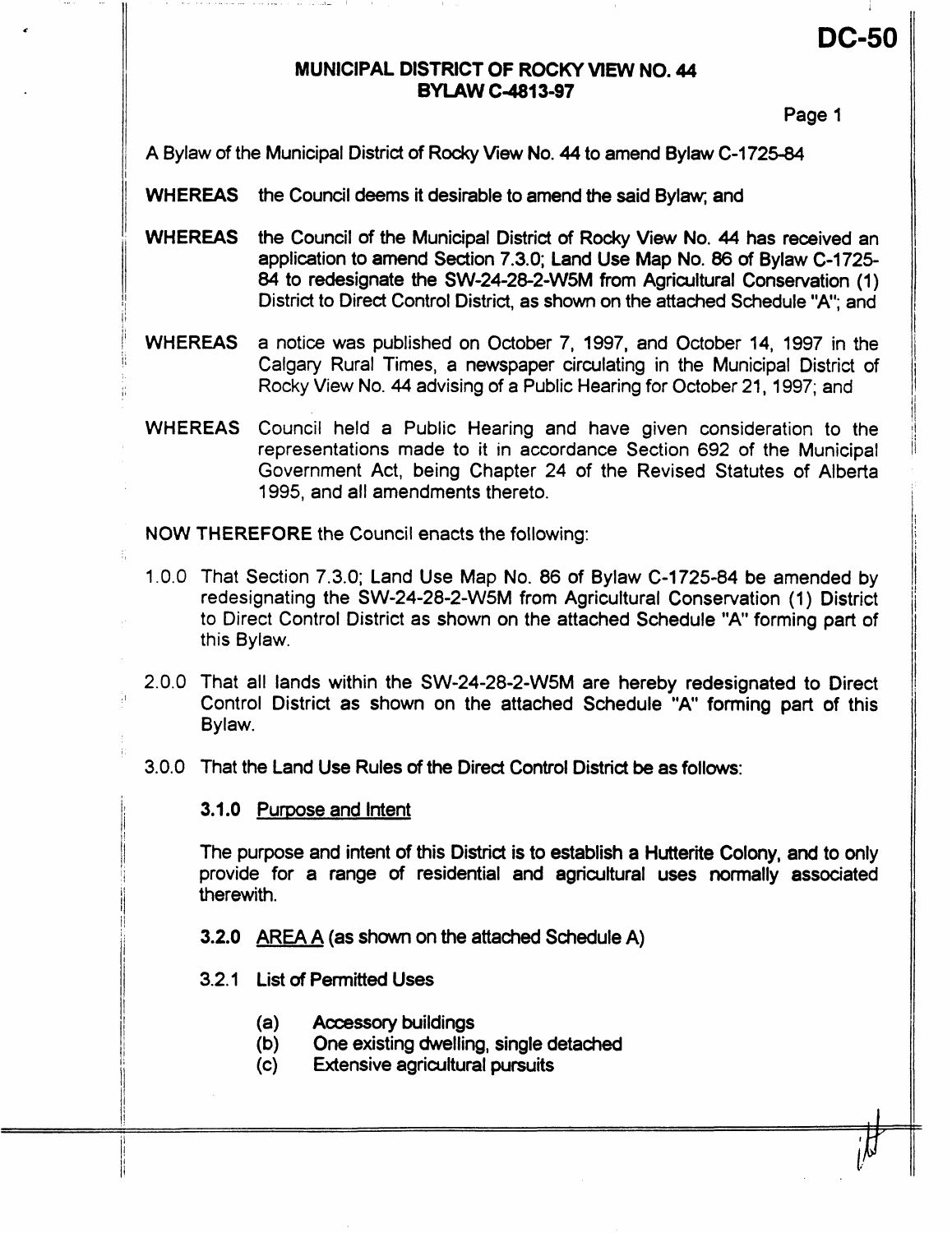### **MUNICIPAL DISTRICT OF ROCKY VIEW NO. 44 BYLAW C-4813-97**

j. I **I,**  I

I, *ir* 

*I'* 

ii i' 1: I;

-.

### 3.2.2 List of Discretionary uses

i'

í,

- Buildings, multiple unit (a)
- Kitchen buildings providing food services only to residents of the (b) Hutterite **Colony**
- **Schools** providing *sewices* **only to residents of** the **Hutterite** Colony  $(c)$
- $(d)$ Laundry facilities providing services only to the residents of the Hutterite Colony
- Dining building (e)
- Power generating building  $(f)$
- $(g)$ Intensive agricultural pursuits
- Market gardens and greenhouses<br>Abattoir  $(h)$
- Abattoir **II** and *I* and *I* and *I* and *I* and *I* and *I* and *I* and *I* and *I* and *I* and *I* and *I* and *I* and *I* and *I* and *I* and *I* and *I* and *I* and *I* and *I* and *I* and *I* and *I* and *I* and *I*  $(i)$
- $(i)$ Feed processing buildings and structures
- **3.3.0** AREA B (as shown **on** the attached Schedule A)
- 3.3.1 List of Discretionary Uses
	- (a) Cemetery

## **3.4.0** General Land Use Reaulations

The general land use regulations apply as contained in Section 8 of land Use 1' Bylaw **C-1725-84.** 

### 3.5.0 Minimum Reauirements

(a)<br>(b) 1 As described in sections **12.5.1** to **12.5.4** in **Land Use Bylaw C-172584** 

 $\mathcal{U}$ 

- **(b)** Minimum **parcel** size for AREA A: **158** acres
- (c) Minimum **parcel** size for AREA 6: 2 acres

# 3.6.0 Maximum Requirements

- **(a)**  Maximum number of multi-unit buildings - 4
- **(b)**  Maximum number of dwelling units in a multi-unit dwelling - 5

# **I** I, /I 3.7.0 **Special** Reauirements I1

The design, location and operation of sewage treatment facilities shall be **approved**  by and to the satisfaction of Alberta Environmental Protection **and/or** Alberta Labour.

# **3.8.0 Development Permits**

/j i

ti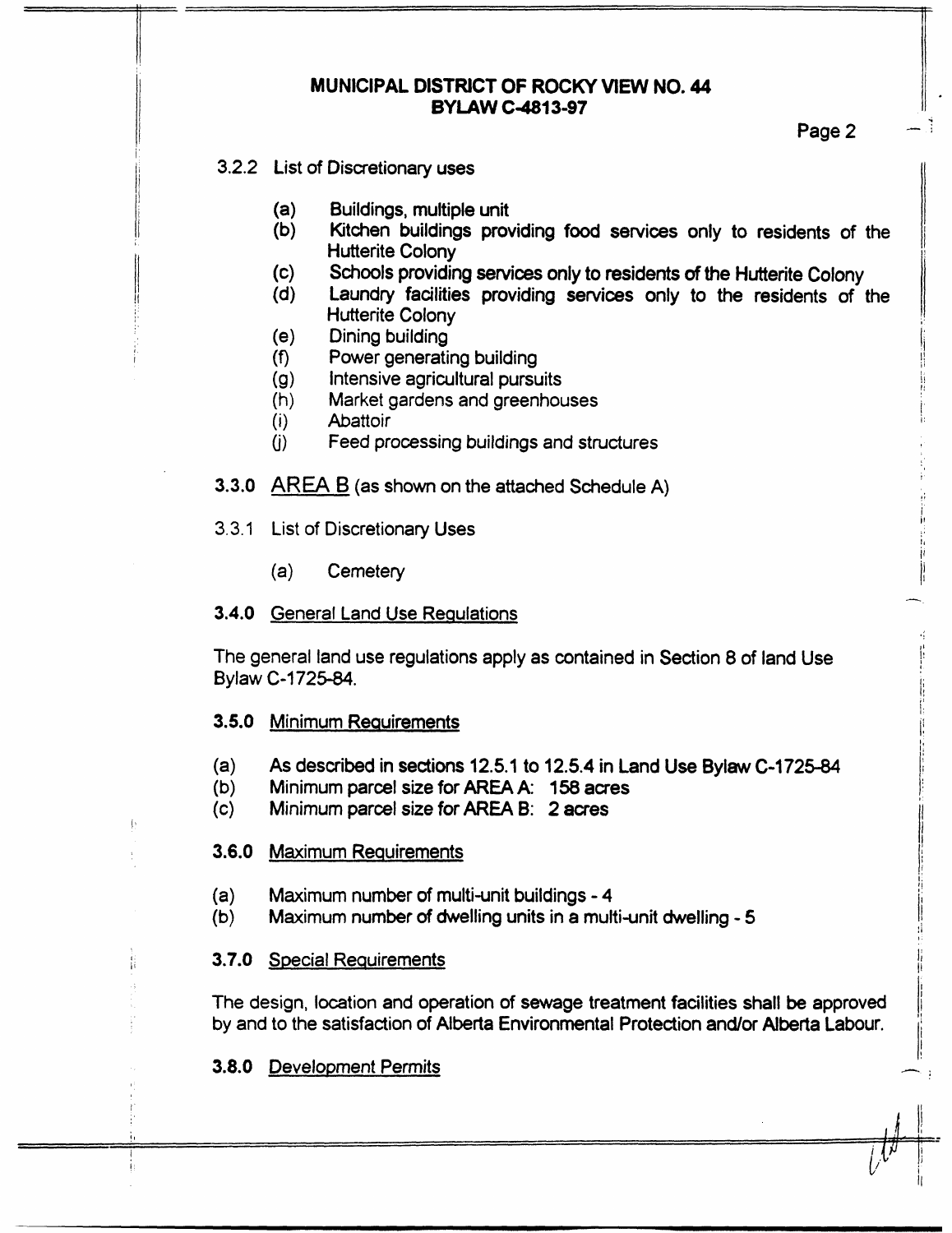### **MUNICIPAL DISTRICT OF ROCKY VIEW NO. 44 BYLAW C4813-97**

II 1980 - An Dùbhlachd an Dùbhlachd an Dùbhlachd an Dùbhlachd an Dùbhlachd an Dùbhlachd an Dùbhlachd an Dùbhla<br>Tachartasach

Page 3

Development Permits **shall be** issued to the satisfadion of **and by** the Development Officer for discretionary uses **for** the **lands shown** on the **attached Schedule 'A'** 

#### **3.9.0 Fire Protection**

'I

Fire protection measures are to **be** provided **to the** satisfaction *of* the **Ro&y View**  Fire Chief and included in a Development Permit.

: 4.0.0 The Bylaw comes into effect upon the date **of its third** reading.

## File: **8624002**

First Reading passed in open Council, assembled in the City *of* Calgary, in the Province of Alberta, this 7\* day of October, 1997, on **a** motion **by** Councillor Vincent.

Second Reading passed in open Council, assembled in the City of Calgary, in the Province of Alberta, this 28th **day** of October, 1997, on a motion **by** Councillor Vincent.

Third Reading passed in open Council, **assembled** in the City of Calgary, in the Province of Alberta, this 28th day of October 1997, on a motion **by** Councillor Fullerton.

*-8* REEVE OR DEPUTY **REEVE** 

*<sup>I</sup>*\*'7 **MUNICIPAL SECRETAR**